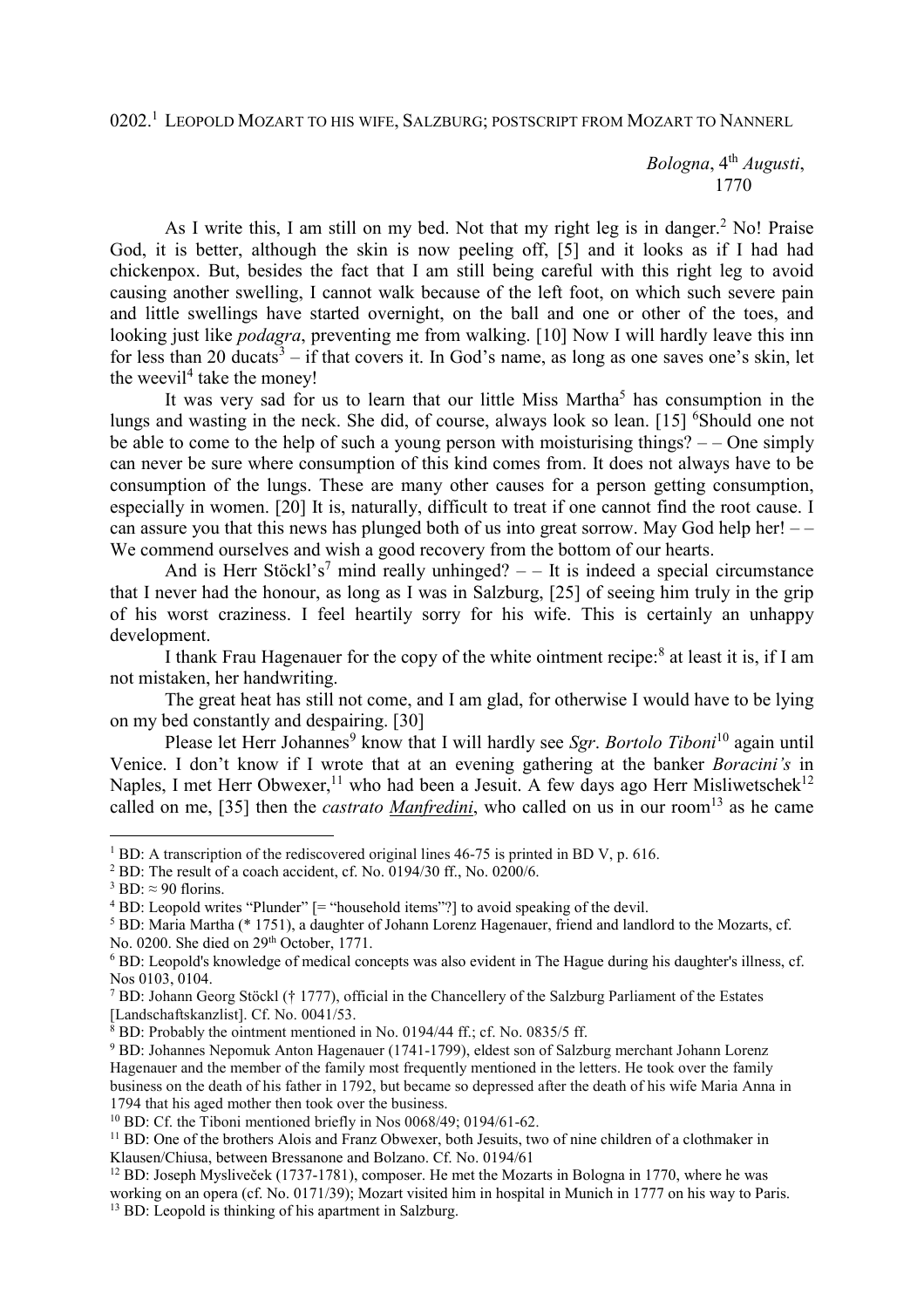back from Russia. Also here was his brother, music director *Manfredini*, <sup>14</sup> and a certain Schmitt,<sup>15</sup> who had given a *concert* in Bern and whom Herr Schulz<sup>16</sup> : to whom we commend ourselves :| will know well. Mysliveček has the *scrittura*<sup>17</sup> to write the first *opera* in Carnival 1772 in Milan, thus one year after Wolfgangerl. [40] From my last letter<sup>18</sup> you will have seen in detail what the first *opera*<sup>19</sup> in Milan is and who the singers are. The second *opera* will be *Nitetti*. <sup>20</sup> Keep well, we kiss you both 1000 times and I am as always your, currently impatiently *podragic*,

bedsitter Mzt.

[45] Our *compliments* within and beyond our house.

## MOZART'S POSTSCRIPT TO HIS SISTER:

I am heartily sorry that Miss Martha<sup>21</sup> is always so ill, and every day I pray for her that she should become well. Say to her on my behalf that she should not move around too much and should dutifully eat plenty of pickled things.

By the way! Did you give my letter to Siegerl<sup>22</sup> Robinig? You have not told me anything about that. [50] I beg you to tell him, when you see him, that he should on no account forget me. I cannot possibly make my writing more beautiful, for the pen is a music pen and not a writing pen. Now my *violin*<sup>23</sup> has new strings on it and I play every day, but I only add this here because my Mama once demanded to know if I still fiddle? [55] I have certainly had the honour more than 6 times of going alone to the churches and splendid ceremonies. In the meantime I have already written Italian *symphonies*, certainly 5 or 6 of them,<sup>24</sup> besides the *arias*,<sup>25</sup> as well as a *motet*.<sup>26</sup>

Does Herr Deibl<sup>27</sup> come often? Is he still honouring you with his entertaining discourses? And the esteemed Carl von Vogt, Esquire?<sup>28</sup> Does he still deign to listen to your

 $\overline{a}$ 

<sup>&</sup>lt;sup>14</sup> BD: The two Manfredini brothers mentioned in No. 0171/43 and 39.

<sup>&</sup>lt;sup>15</sup> BD: Probably the bassoonist Nikolaus Schmitt.

<sup>&</sup>lt;sup>16</sup> BD: One of two brothers from Salzburg, one a singing teacher and one bassoonist – probably the latter. BD VII: Johann Heinrich Schulz (c. 1716 – 1790), court bassoonist 1747-1790.

<sup>17</sup> Contract to write an opera. BD: *Il gran Tamerlano*, opera seria, text by Piovene, first performance in Milan, 26th December, 1771.

<sup>18</sup> BD: No. 0200/27 ff..

<sup>&</sup>lt;sup>19</sup> BD: *Mitridate, Rè di Ponto*, KV 87 (74a); the composition is marked "opera seria". Libretto by Cigna-Santi, based on Parini's translation of Racine's *Mithridate.*

 $^{20}$  BD: By Carlo Monza (c. 1735-1801). Although originally intended as the first opera, this was first performed in January, 1771, i.e. after *Mitridate*.

<sup>21</sup> BD: Cf. line 13.

<sup>&</sup>lt;sup>22</sup> Diminutive of "Siegmund", i.e.  $\sim$  "little Siegmund". BD: Georg Sigismund/Siegmund Robinig von Rottenfeld (1760-1823), son of the factory owner Georg Joseph Robinig von Rottenfeld (1710-1760). The family was on friendly terms with the Mozarts.

<sup>23</sup> BD: Cf. No. 0182/6-7.

<sup>&</sup>lt;sup>24</sup> BD: Not clearly identified. Perhaps KV 81 (731), 84 (73q), 95 (73n), 97 (73m); cf. KV<sup>6</sup> p. 107. Cf. also No. 0179/16-17.

<sup>&</sup>lt;sup>25</sup> BD: Disputed. Probably seven: KV 71; KV Anh. 2 (KV<sup>6</sup>: 73A), cf. No. 0158/12 ff; KV 77 (73e); KV 78 (73o); KV 83 (73p); KV 78 (73b); KV 79 (73d).

 $26$  BD: Cf. No. 0159/12.

 $27$  BD: Cf. No. 0063/84. Franz de Paula Deibl (? 1698-1783), oboist, also violinist.

<sup>&</sup>lt;sup>28</sup> "H. edler Carl von Vogt". BD: Personal valet ["hochfürstlicher Leibkammerdiener"] to the Prince-Archbishop, ennobled in January, 1766.